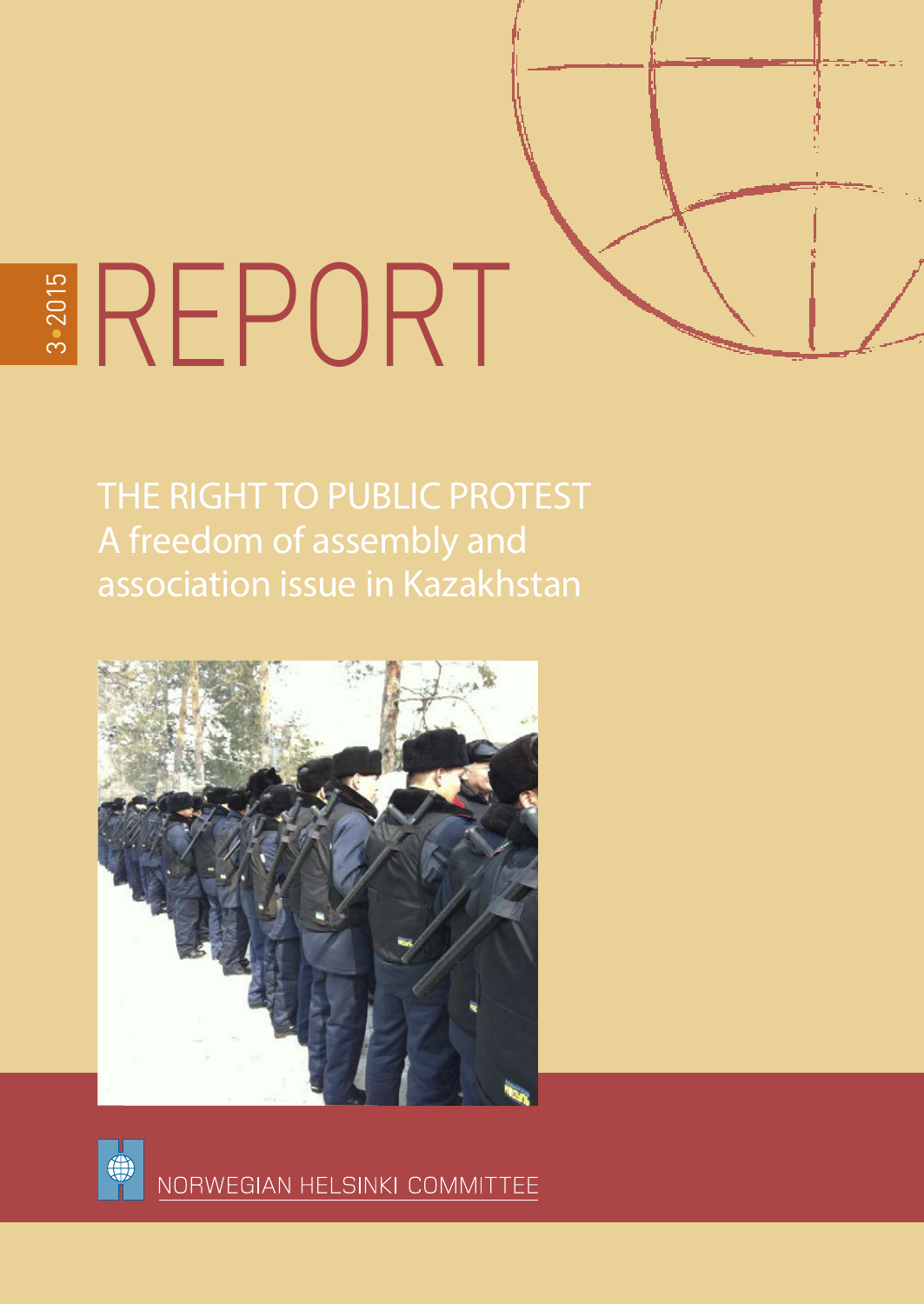# **Contents**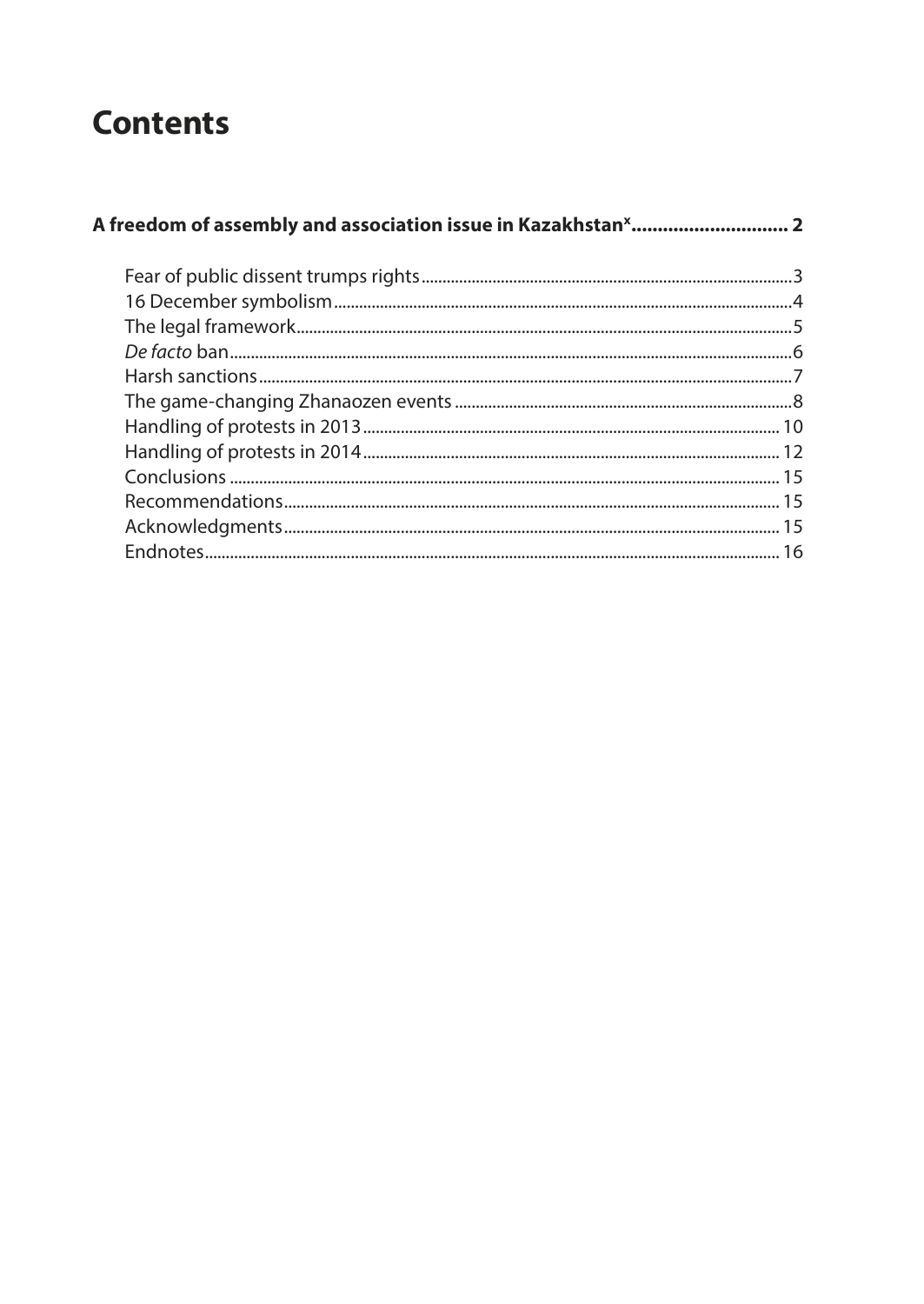# <span id="page-2-0"></span>**The right to public protest**

#### **A freedom of assembly and association issue in Kazakhstanx**

An important aspect of freedom of assembly and association is the right of citizens to gather publicly to peacefully protest government policies. Modern Kazakhstan celebrates its independence from the Soviet Union on 16 December, but the date is also linked to events directly related to the right to public protests. The day serves as a memory of Zheltoksan, one of the first large-scale demonstrations in the Soviet Union, on 16 December 1986. It will also be remembered for the tragic events on 16 December 2011, when police shot at and killed at least 12 striking oil workers in Zhanaozen. Today, the situation for peaceful protesters is characterized by restrictive legislation and practice in breach of the Constitution and international human rights standards.

The right to freedom of peaceful assembly and association is a particularly broad topic in the sphere of human rights. It covers issues ranging from the rights of workers and trade unions to the rights of non-governmental organizations, religious and political opposition groups and much more. It also includes the right of ordinary citizens to peacefully express their opinion in public.

As interpreted by the UN Special Rapporteur on Freedom of Peaceful Assembly and Association, "The right to freedom of peaceful assembly is the right to gather publicly or privately and collectively express, promote, pursue and defend common interests. This right includes the right to participate in peaceful assemblies, meetings, protests, strikes, sitins, demonstrations and other temporary gatherings for a specific purpose. (…) Simply put, these rights protect peoples' ability to come together and work for the common good."2

In January 2015, the UN Special Rapporteur on Freedom of Assembly and Association, Mr. Maina Kiai, made his fifth official country visit to Kazakhstan. Previously, he visited Georgia (2012), the United Kingdom (2013), Rwanda (2014) and Oman (2014). Following his country visits, the Special Rapporteur issues a report to relevant UN bodies. The Special Rapporteur reports regularly to the UN Human Rights Council, the UN Committee on Human Rights and the UN General Assembly. Mr. Kiai's report on this visit will be released in mid-2015, and will be presented to the Human Rights Council during its 29th session in June 2015.<sup>3</sup>

This report, intended as input from the Norwegian Helsinki Committee to the Special Rapporteur on the situation of freedom of assembly and association and the overall debate about human rights in Kazakhstan. It does not aim to give a full account of all aspects of freedom of assembly and association in the country, but provides an overview of the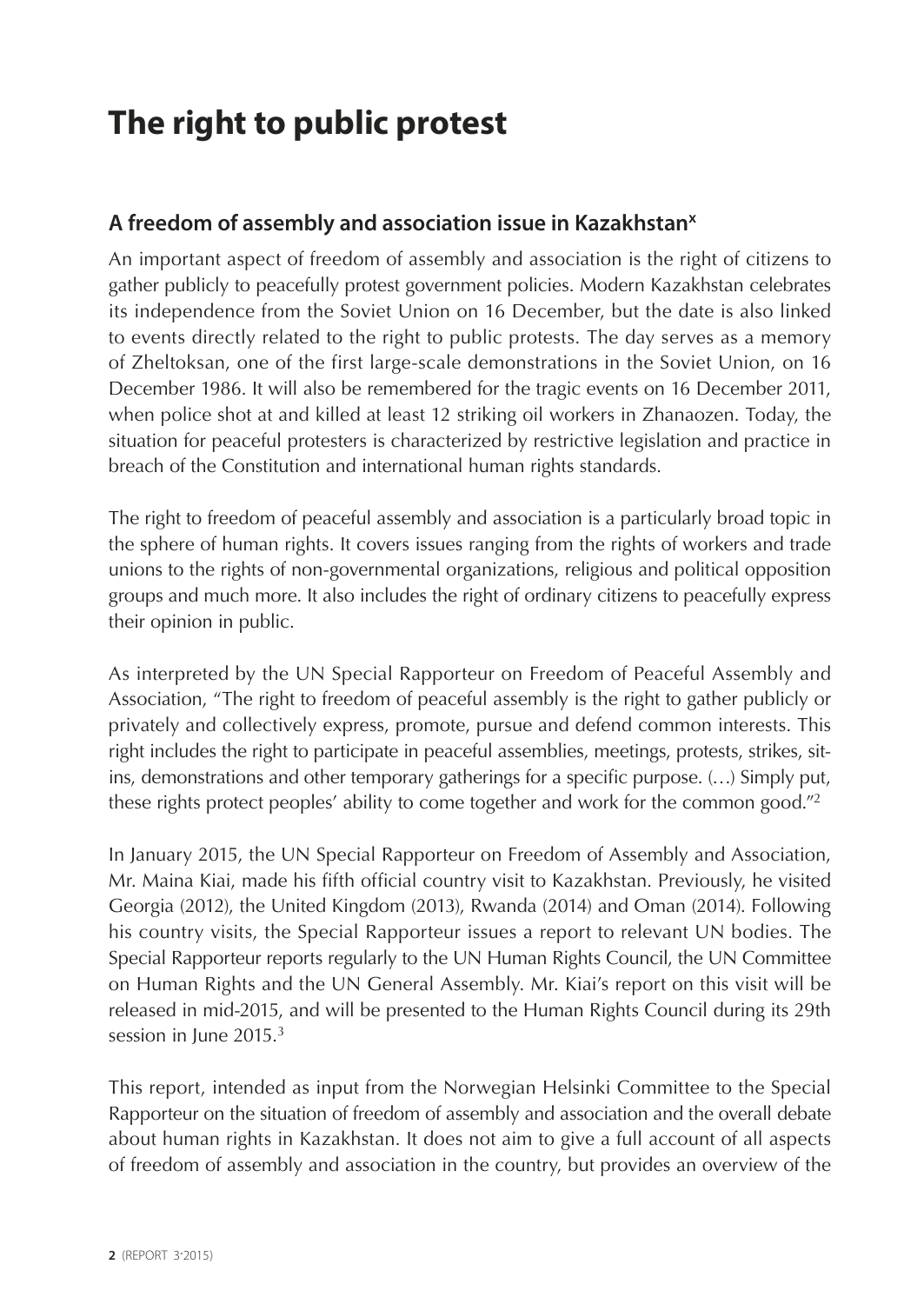<span id="page-3-0"></span>current situation with regard to the right of citizens to hold peaceful demonstrations, and points out some main concerns and recommendations.

## **Fear of public dissent trumps rights**

Over the past decade, popular uprisings in Georgia, Ukraine and Kyrgyzstan as well as in countries across North Africa and the Middle East have been a cause of increasing concern for heads of state in parts of the former Soviet Union. Nowhere does that concern seem to run deeper than in the republics of Central Asia, where life-term presidents heading authoritarian regimes frequently emphasize the dangers of political instability. The reflex response to events abroad has been to quell even the smallest of protests by imposing tighter restrictions on freedom of assembly. In practice, four out of five Central Asian states hardly permit public criticism of government policy in any shape or form.

While Tajikistan, Uzbekistan and Turkmenistan have never laid claim to being at the forefront of democratic development in the region, Kazakhstan does seek to portray itself as a modern state, respectful of international standards on human rights and democracy. Large, prestigious events such as the 2010 Chairmanship of the OSCE and Kazakhstan's 2012 election to the UN Human Rights Council have been presented as landmark achievements at home.

Still, both local and international human rights organizations point to a deteriorating human rights situation in Kazakhstan. Freedom of assembly is no exception. In the three years that have passed since the tragedy in Zhanaozen, an oil town in western Kazakhstan, in December 2011, when government forces shot and killed at least 12 striking oil workers (official number), Kazakhstan has moved towards stricter controls, bringing the country into serious conflict with its international human rights obligations.

While relatively successful on the economic level, restrictions on political opposition and media have all but eliminated healthy public discourse in the country. In terms of upholding democratic principles in the true sense of these words, "The Kazakh Way" today seems paved mostly with good intentions.

The introduction of new Administrative and Criminal Codes in January 2015 coincided with the first official visit of the UN Special Rapporteur for Freedom of Assembly and Peaceful Association to Kazakhstan. While legal revisions partially lower the penalties for unsanctioned protest, they tighten the grip and increase penalties elsewhere. For once, the devil is not in the details – rather, it is the authorities' overall attitude towards freedom of assembly and association that conflicts with Kazakhstan's international human rights obligations.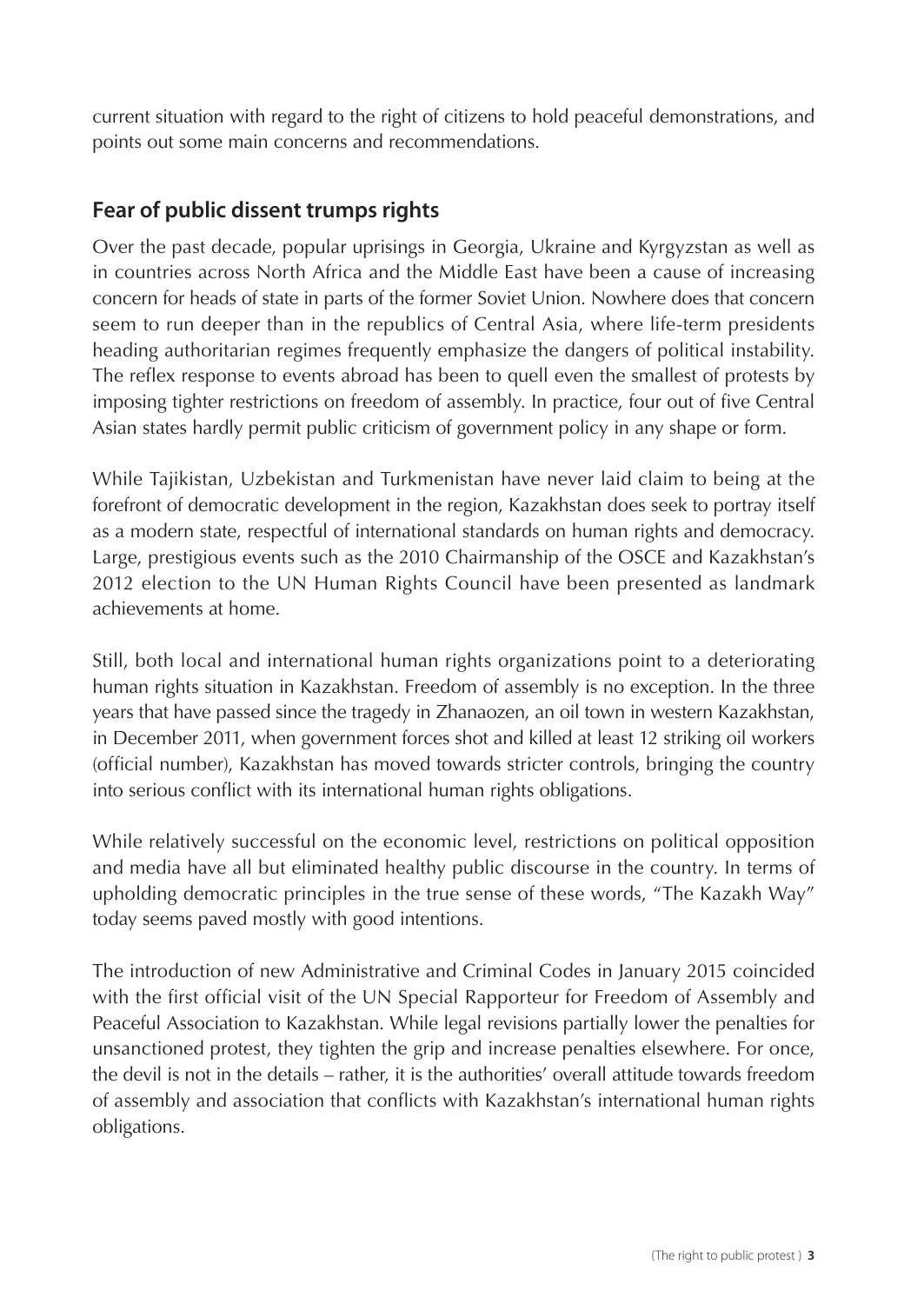## <span id="page-4-0"></span>**16 December symbolism**

In some ways, the history of modern Kazakhstan begins with a great demonstration. The country's largest city Almaty (then Alma-Ata) was the scene of one of the most wellknown anti-government protests to take place in the Soviet Union in the years prior to its collapse, a fact that many Kazakhstanis take pride in to this day.

Although the date formally commemorates Kazakhstan's independence from the Soviet Union in 1991, the date is also associated with the demonstrations that took place in Alma-Ata on 16 December 1986, known locally as Zheltoksan – the Kazakh word for December. In an early indication of a general sense of discontent across the Soviet Union, hundreds took to the streets to protest Mikhail Gorbachev's appointment of Gennady Kolbin to the post of First Secretary of the Communist Party of Kazakhstan. The removal of local Kazakh politician Dinmukhamed Konayev and the subsequent imposition of a non-Kazakh outsider from Moscow did not sit well with Alma-Ata's students and intellectuals at the time, who gathered on the central Brezhnev Square – now Republic Square – in protest.

As the crowd of protesters grew to the thousands, armed forces were brought in to suppress the protests. The estimates of civilian casualties vary wildly, due in large part to the general absence of independent news agencies and monitoring groups in this part of the world in the late 1980s.

The memory of these events, which preceded Gorbachev's call for perestroika in June 1987, is preserved in place names across modern-day Kazakhstan. There are streets named Zheltoksan in downtown Almaty and in the country's capital, Astana, as well as in Shymkent, Taraz, Kyzylorda, for example. The first and incumbent President of independent Kazakhstan, Nursultan Nazarbayev, has put the symbolism of those dramatic days in December 1986 to use in the construction of the country's national identity.

While unveiling a monument in 2006 in memory of the 20th anniversary of the Zheltoksan events, the now 74 year-old President noted that "our young people gathered here to express their resolute protest against the abuse and hypocritical policy of the totalitarian system".4

Under Nazarbayev's rule, young people have repeatedly gathered "to express their resolute protest" on that square and elsewhere. They have, however, not been met with respect for the memory of Zheltoksan, but rather with incapacitating bureaucracy, riot police, fines and arrests.

Today, 16 December is a date that holds several conflicting associations in the public mind in Kazakhstan. Importantly, it marks independence from the Soviet Union on 16 December 1991. At the same time, it also celebrates the protests of Zheltoksan on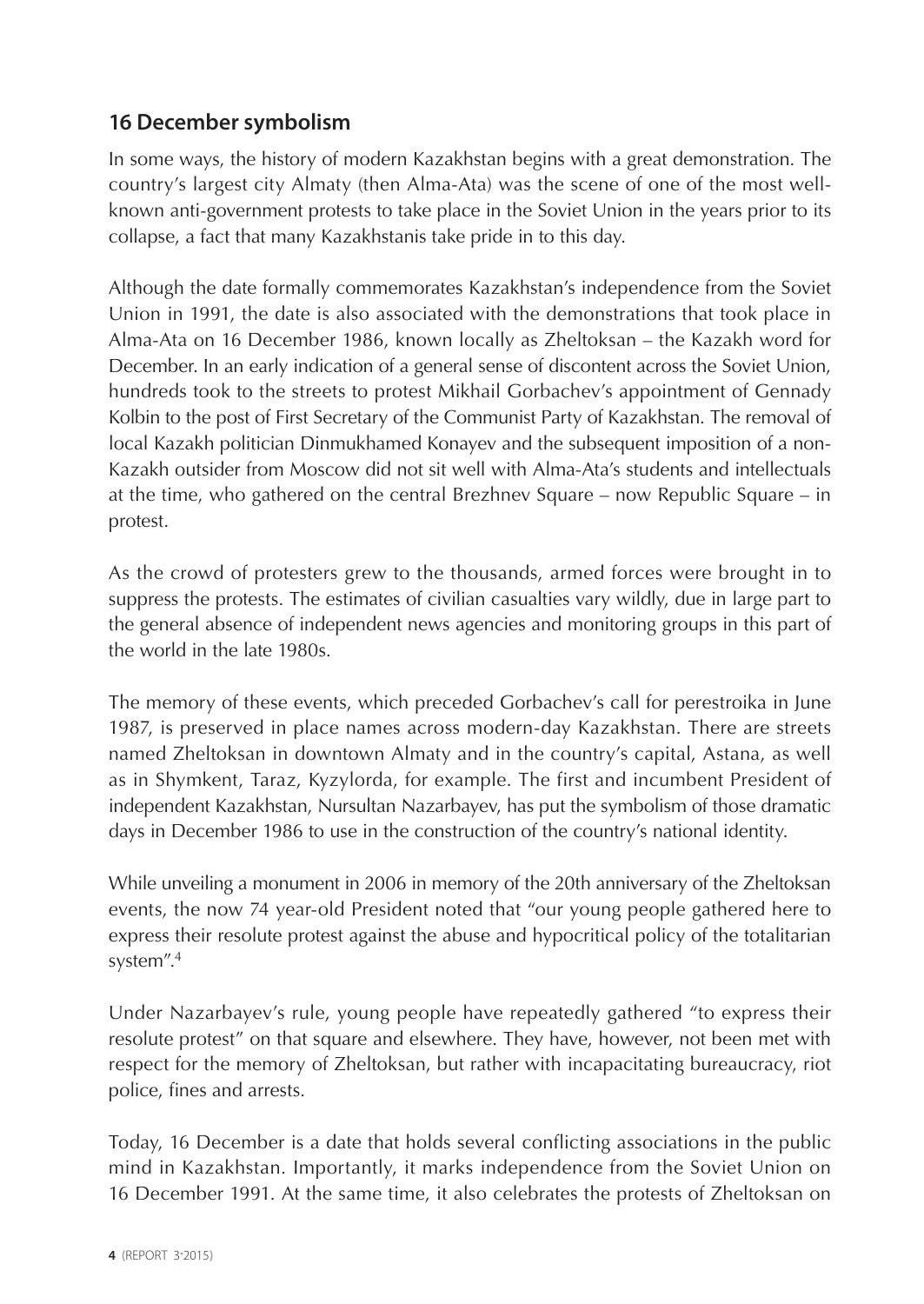<span id="page-5-0"></span>16 December 1986. And, for many, the date marks the violent and lethal end to an extended oil strike, at the hands of law enforcement in Zhanaozen on 16 December 2011.

For those who would question the course authorities has set out for modern-day Kazakhstan, the date has grown to mark a tightening of control of independent media, opposition and to "unsanctioned" public protests.

## **The legal framework**

Article 32 of Kazakhstan's Constitution guarantees the right of all citizens to enjoy freedom of assembly. Specifically, it sets down that "citizens of the Republic of Kazakhstan have the right to convene, hold assemblies, meetings and demonstrations, marches and pickets peacefully and without weapons."5

Indeed, as the government of Kazakhstan put it in a response to a communication from the UN Special Rapporteur on Freedom of Assembly and Peaceful Association following criticism of the handling of strikes in Zhanaozen, "Kazakhstan has established all the conditions for freedom of assembly or demonstration and free expression by citizens of their wishes and opinions by any lawful means, including protest action."6

As several governments in the former Soviet Union have often pointed out, freedom of assembly is not absolute even in democratic states. The Constitution of Kazakhstan underlines that exercise of this right "may be restricted by law in the interest of state security, public order, and the protection of health, rights and freedoms of other persons". However, the flaw in this line of argument is that democratic states do not routinely invoke this discretionary right, while restriction has become the rule rather than the exception in Kazakhstan, overriding the constitutional right of Kazakhstanis to express themselves freely.

To further strengthen the legal basis for the government to silence opposition, Kazakhstani law includes a number of provisions seemingly intended to ensure the safety of citizens, but which may also be used to curb the right to assembly guaranteed for by the Constitution.

Violations of Kazakhstan's human rights obligations arise already at the level of the law regulating peaceful assembly, the so-called "Act on the procedure for organizing and holding peaceful assemblies, meetings, rallies, demonstrations, marches or pickets in the Republic of Kazakhstan".7

This law stipulates that would-be protesters must apply for a permit from local authorities no less than 10 days in advance. The application may only be submitted by groups, not by individuals, and the organizer carries responsibility for security during the event. The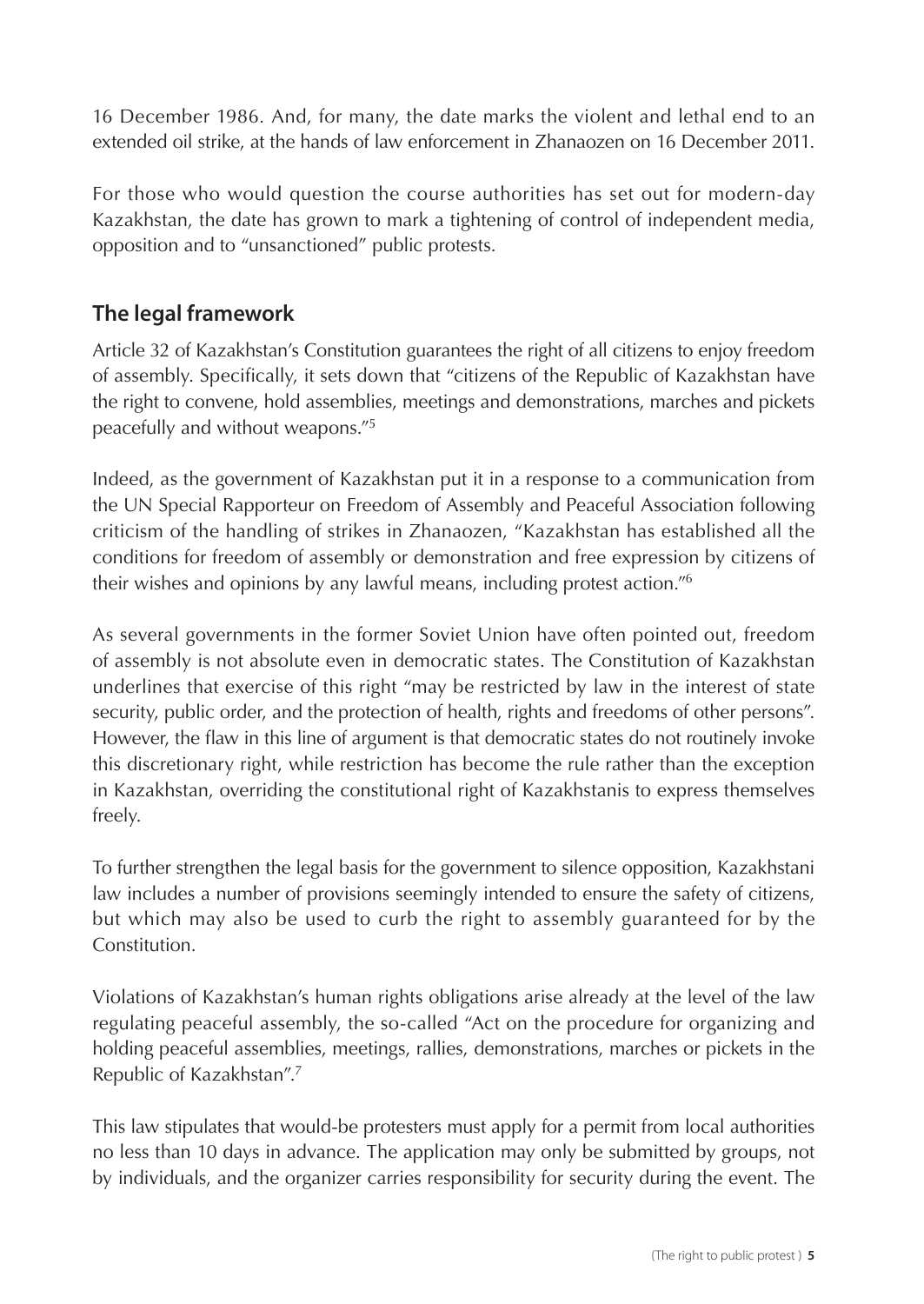<span id="page-6-0"></span>10-day deadline also ensures that no "urgent" protests regarding immediately occurring events may take place.

Importantly, there are numerous restrictions on where a meeting may be held. Such activity is not permitted where it may disturb transport, pedestrians or general infrastructure. Furthermore, it is forbidden to hold meetings outside the offices of public services such as those providing water, gas or electricity, or outside the offices of health or educational administrations, and close to buildings important to state defense or security. Also, meetings may not take place near railroads, ports or airports.

Naturally, any spot in any populated area will be in proximity to at least one of the above mentioned. This provides the authorities with an excuse to deny permission to hold protests, except in locations far removed from the public eye.

## *De facto* **ban**

Although, theoretically, a group of would-be protesters could get a permit to hold a picket against government policy, public expression of dissent is not permitted in practice. First of all, an individual may not organize a protest on his own – he or she must be part of a group, meaning that an application from a single individual to stage a protest would be automatically declined. However, being part of a group in no way guarantees that such an application would receive a positive response.

A group of friends are unhappy that the government is planning to pass a new law, and wish to express this publicly. In theory, and according to the Constitution, they have the right to gather in a peaceful walk down to a local government office and express their disagreement there.

The first thing the group would have to do, is to send an application to the local administration (Akimat), asking permission to hold their protest. Already at this point, they will meet with their first obstacle, as only registered groups are allowed to apply. As this group merely consists of some friends who wish to express disagreement with a draft law, they would not be eligible to hold a meeting.

However, assuming that this group manages to find a local organization willing to stand as the formal organizer of the protest. That organization would then sign and submit the application on their behalf. The law requires the group to submit their request at least 10 days before the planned protest.

At this point, as the protest certainly will be deemed political in nature, there is an overwhelming chance that the application will be rejected outright. According to a study carried out by the KIBHR from October 2012 to March 2013, 76% of all applications were rejected in this manner, effectively putting a stop to these kinds of protests.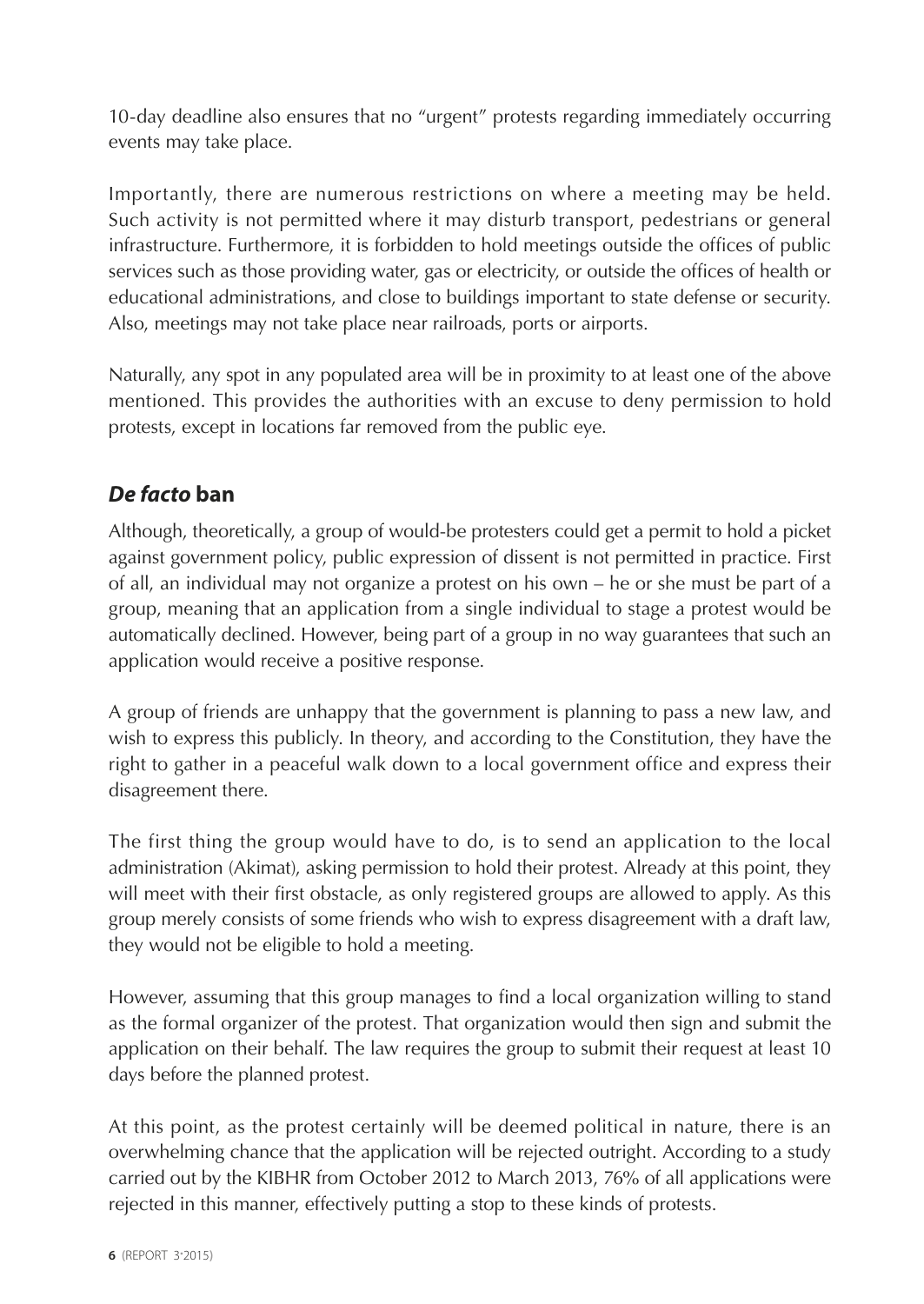<span id="page-7-0"></span>As mentioned, the law regulating protests includes a number of restrictions on where a protest may take place. In a city like Almaty, one is bound to be in the proximity of at least one of the objects listed as off-bounds – transport, infrastructure, government buildings of various kinds. Even if the application is accepted, the local administration will therefore tell the group to hold the protest in a spot specifically designated for protests.

In Almaty, this spot is the park behind Sary-Arka cinema, far removed from the city center, and certainly from the public eye. The groups' objection to the draft law will not be seen or heard by passers-by or journalists here, and certainly not by government officials. In towns further afield in Kazakhstan, local authorities have designated spots that are so far removed from the public eye as to cross into the absurd. In Akmola Province, for instance, authorities announced in 2011 that protests may only take place in shops, cafes and on farmed land.

#### **Harsh sanctions**

Many citizens feel that it is pointless to go through all the trouble of applying to hold a sanctioned protest because the process is too cumbersome and because a negative outcome is expected. This regularly results in "unsanctioned" protests being held in Almaty and elsewhere, where the police, now with a clear legal basis, may arrest participants. The prosecutor's office may impose fines and jail terms on protesters through the court system, which in turn is subject to strong political control.

Well-known individuals have also been arrested for participation in unsanctioned demonstrations even before they arrived at the actual demonstration. In Almaty, there have been numerous instances recorded of would-be participants being detained outside their home, when leaving for a planned demonstration. Journalists covering demonstrations have frequently been detained as participants as well, if they represent publications known to sympathize with the opposition.

The law regulating demonstrations violates international standards on freedom of assembly, while the administrative and criminal codes of Kazakhstan provide the authorities with grounds to impose disproportionate punishment on those who decide to protest outside state regulations.

The new Administrative Code and Criminal Code of Kazakhstan signed into law by President Nazarbayev in July 2014 came into effect on 1 January 2015. The punishments provided by the new codes are far stricter than in the previous versions.

In the previous version of the Administrative Code, a first time offender could at most be given a warning or a fine, whereas repeat offences carried up to 15 days in jail or 50 Monthly Calculation Index (MCI, currently set at 10,2 USD).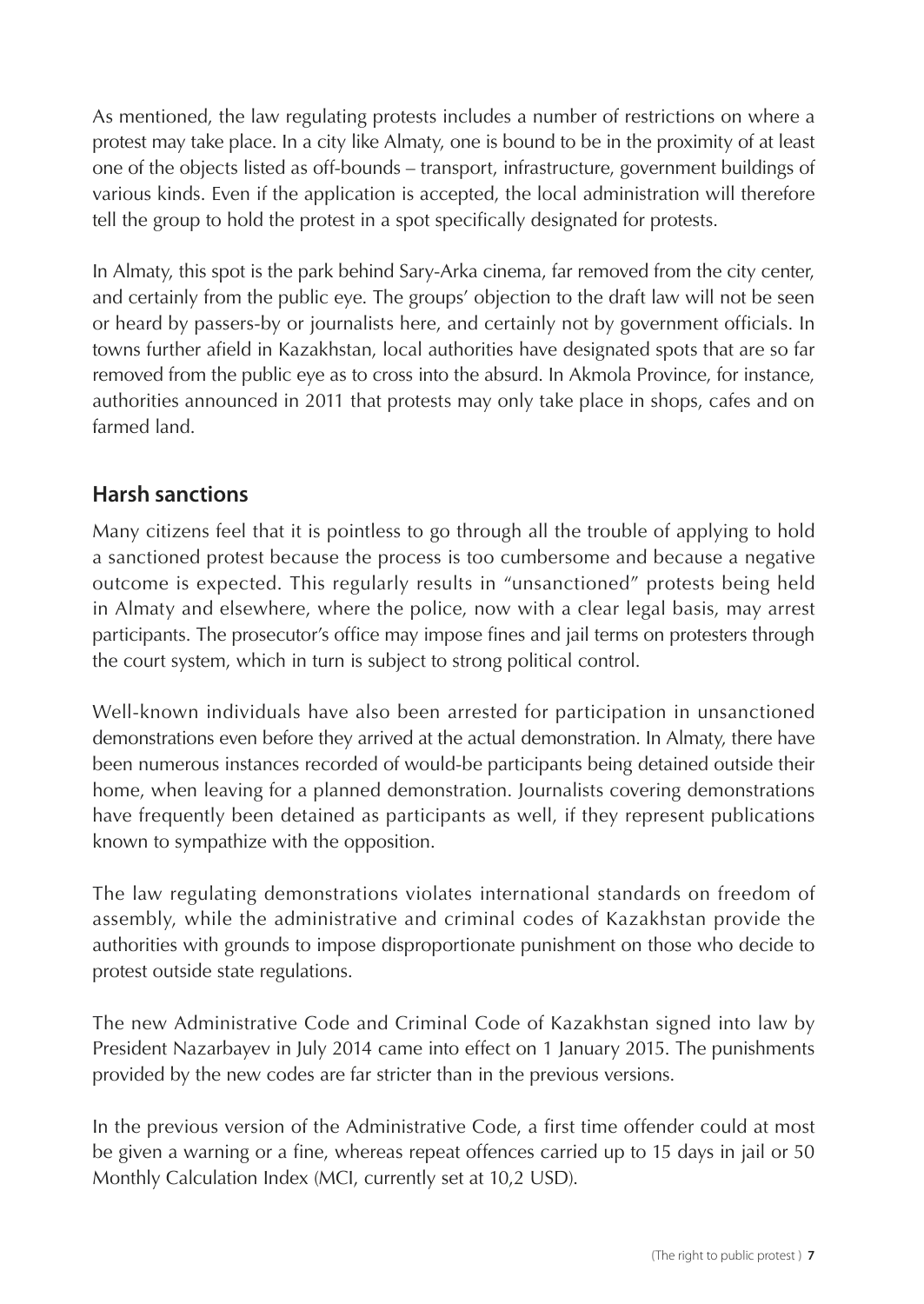<span id="page-8-0"></span>In the new code, even a first-time violation carries a penalty of up to 10 days in jail or 20 MCI, whereas repeat offenders can be jailed for up to 15 days or given a fine of 50 MCI, as previously. In other words, the new Administrative Code involves a further worsening of the situation, as it introduces jail time even for small offences.

For what is considered to be more serious offences, sanctions under the Criminal Code may be imposed.

Article 151 of the former Criminal Code states that Public officials who take part in illegal protests may be fined 500-700 MCI, be given correctional labor for up to two years or serve up to three years in prison. However, this has long been considered a "sleeping article" – it is not known to have been applied. According to Article 155 of the new Criminal Code, however, ordinary citizens may be fined up to 200 MCI for participation in illegal protests, given 118 hours of correctional labor or serve 16 days in jail. Public officials may now be fined up to 3000 MCI or have their freedom of movement "limited" for up to three years.

Article 334 of the current Criminal Code states that the organizers of an event may be fined 100-800 MCI, be sentenced to serve 120-180 hours of community labor or have their freedom of movement limited for up to one year. Active participants of a protest may be fined 200-1000 MCI, be sentenced to serve 180-240 hours of community labor or serve up to one year in prison.

While the actual sanctions are slightly lower in the new Criminal Code, the overall situation with regards to freedom of assembly is considerably worsened, as it introduces criminal liability for any participant, not only for organizers or those deemed to have been particularly active. Those who provide space, equipment, communications or transport for illegal protests may now also be held criminally liable.

A vague new term has been introduced, regarding "illegal public events". It remains to be seen how this term will be interpreted. Jail time has been changed to be up to 75 days, fines up to 300 MCI. Maximum hours of correctional labor have been increased to 240 hours.<sup>8</sup>

## **The game-changing Zhanaozen events**

While beyond the scope of this paper, the tragic events in the small town of Zhanaozen on 16 December 2011 marks a significant deterioration in the way in which Kazakhstani authorities have chosen to relate to peaceful public protest in recent years. Independent Kazakhstan has always shown authoritarian inclinations in terms of freedom of association and assembly, but these have become more expressed in the period since Zhanaozen.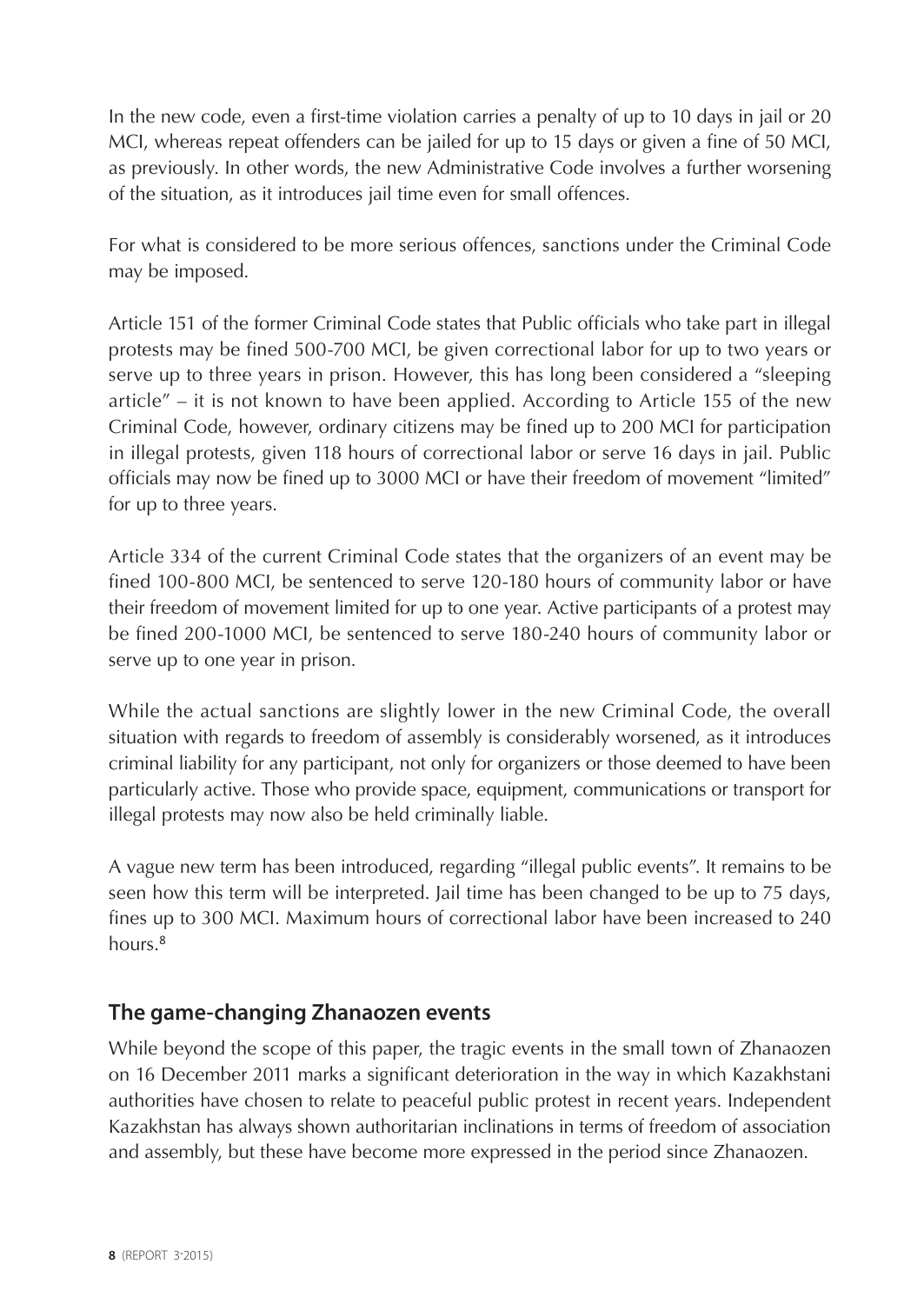A drawn-out strike among oil workers in the west of the country, during which local and foreign companies in the hydrocarbon sector in the Mangistau province of Kazakhstan colluded with authorities in the use of threats and other repressive measures against participants and leaders, came to a horrific end when security services and police shot and killed at least 12 of the strikers and others present (official number, other sources have cited somewhat higher numbers which it has not been possible to independently confirm or dismiss, as Kazakh authorities have not permitted a thorough international investigation of the events). The lead-up to the tragedy, including a closer look at the companies involved, was detailed in a September 2012 report by Human Rights Watch.<sup>9</sup>

Amateur video recordings of security services shooting unarmed, fleeing strikers in the back and of police beating wounded persons on the ground made its way to YouTube<sup>10</sup> and subsequently to all major international news agencies.<sup>11</sup> Kazakh authorities consulted former British Prime Minister Tony Blair for advice on how to address what was a significant public relations disaster for a country that had spent large resources on positive profiling abroad.

A trial in Aktau began in May 2012. In spite of claims from an overwhelming number of those on trial that they had been tortured during investigation, the authorities chose not to halt court proceedings or to investigate. An initial inquiry by the authorities did not lead to the opening of a criminal investigation. The Norwegian Helsinki Committee were among the observers present, issuing a statement with the observer group from the Civic Solidarity Platform detailing concerns from the international human rights community.<sup>12</sup>

In the end, ultimate responsibility for what happened in Zhanaozen was placed on the opposition and on independent media outlets deemed "extremist" by courts during trials later in the year. By the end of 2012, opposition leader Vladimir Kozlov of the now banned Alga! ("Forward!") political party had been brought to Aktau and sentenced to seven and a half years prison (Kozlov is himself from Almaty, on the other side of the country). Two monitoring reports by Freedom House detailed violations of the Criminal-Procedural Code of Kazakhstan during the trial.<sup>13</sup> In separate trials, independent newspapers such as *Golos Respubliki* and *Vzglyad* were banned and subsequently disappeared from newspaper kiosks. Popular web-based TV stations such as *K Plus* and *Stan TV* had been forbidden to produce materials within Kazakhstan. The Norwegian Helsinki Committee also attended the Kozlov trial, and was struck by what seemed like a pre-determined outcome, in part because of a lack of convincing evidence produced against Kozlov and the use of expert witnesses in court perceived to be supportive of government position.

While weary of provoking new unrest by breaking up memorial gatherings for the victims of Zhanaozen, authorities have gradually moved towards a harsher line towards public protests directed at the authorities themselves. Opposition has become marginalized, and critical publications appearing under new names are shut down as a matter of routine.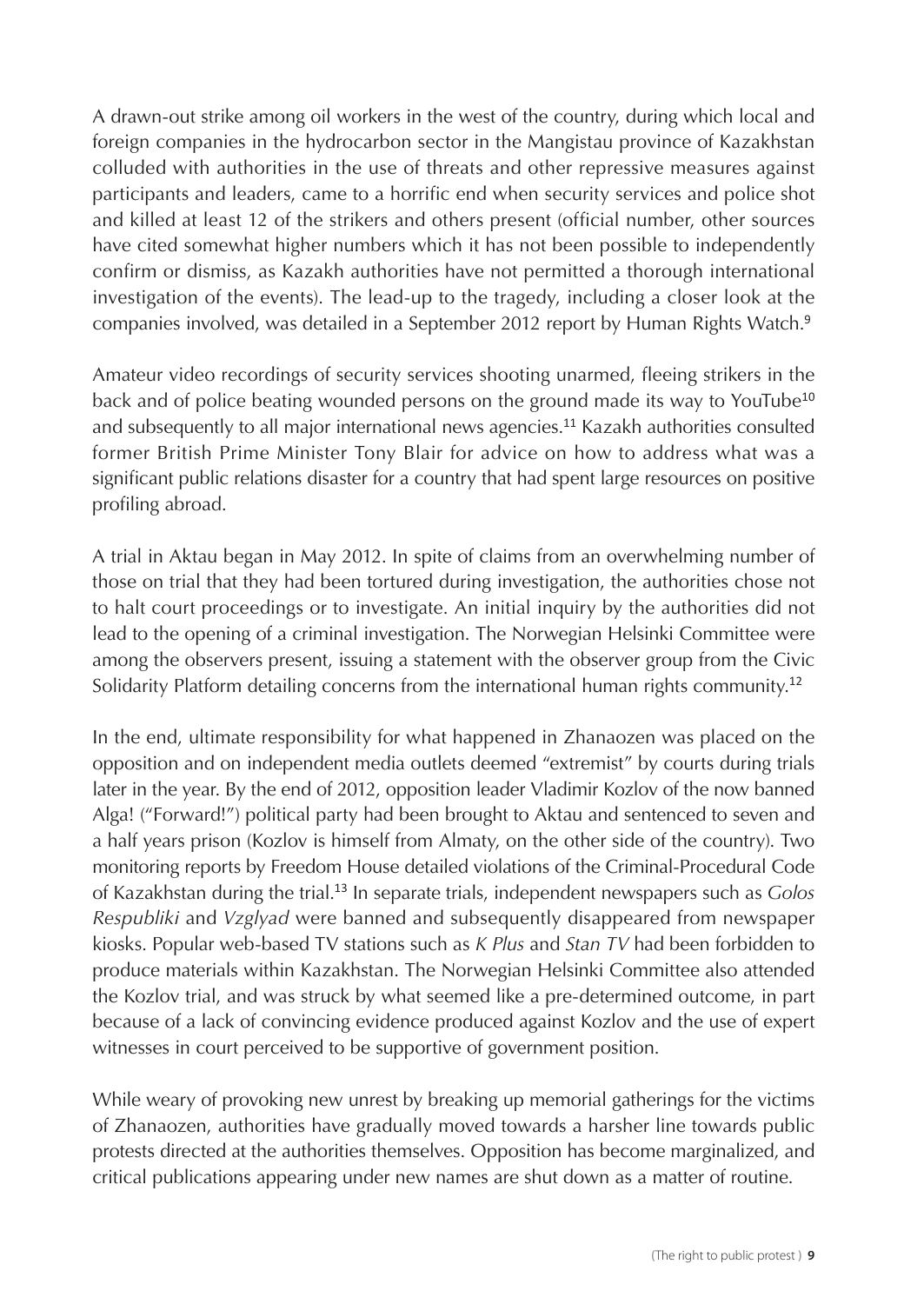<span id="page-10-0"></span>The Kazakhstan International Bureau for Human Rights and Rule of Law (KIBHR)<sup>14</sup> has established a systematic archive of their monitoring of public protests of all kinds across Kazakhstan for a number of years, including the past two years, 2013 and 2014. Their 2014 archive alone includes on-site reports from some 120 protests. The KIBHR has kindly shared this archive with the Norwegian Helsinki Committee, on which the following analysis is based. The analysis is similarly informed by the Norwegian Helsinki Committee's observations of demonstrations in Almaty since December 2011.

When studying the hundreds of monitoring reports contained in the KIBHR archives, certain patterns emerge. It is evident that authorities differentiate between protests that address social or economic issues and those that are "political", i.e. of a more controversial nature. While protests directed at the government as such are quickly broken up, police may stand to the side and merely observe and film protests where participants have other grievances. Most unsanctioned protests in Kazakhstan are very short, and last no more than approximately 10-20 minutes before being stopped by the authorities upon their arrival to the scene.

## **Handling of protests in 2013**

Politically sensitive issues were treated differently depending on the position of the protesters involved. On 2 September 2013, a group of 20 persons held an unsanctioned demonstration outside the Embassy of France in Astana, demanding that Kazakh opposition politician Mukhtar Ablyazov not be deported from France to Kazakhstan. Four of the participants were detained and brought to the police station. By contrast, a demonstration outside the Consulate of France on 1 October in which the participants demanded that Ablyazov not be released from jail in France pending the Kazakh extradition request (a pro-government stance) went ahead without any visible police presence. Demonstrators at this event had also not applied for a permit, but said by the organizer that it had been agreed with the Akim of the city.

Numerous demonstrations were held in 2013 relating to housing issues, particularly forced evictions and problems relating to house bank loans. Most of the protests took place in Astana, where police reacted variably. Mass-detentions of about 170 people took place on 1 October, after demonstrators had delivered a petition demanding a change in bank policies to the Presidential Administration. Two of the organizers, Esenbek Ukteshbaev and Kyzdygoi Azharkulova, were given 15 and three days of jail respectively, and three other participants were fined.

On 18 December, all 22-23 participants of a demonstration against forced evictions outside the Prosecutor General's office in Astana were detained and taken away in police vans by riot police. Protests against forced evictions in Astana organized by one single individual also resulted in arrest on at least four occasions, on 5, 6 and 29 November. Three other such protests in October and November were broken up by police, ending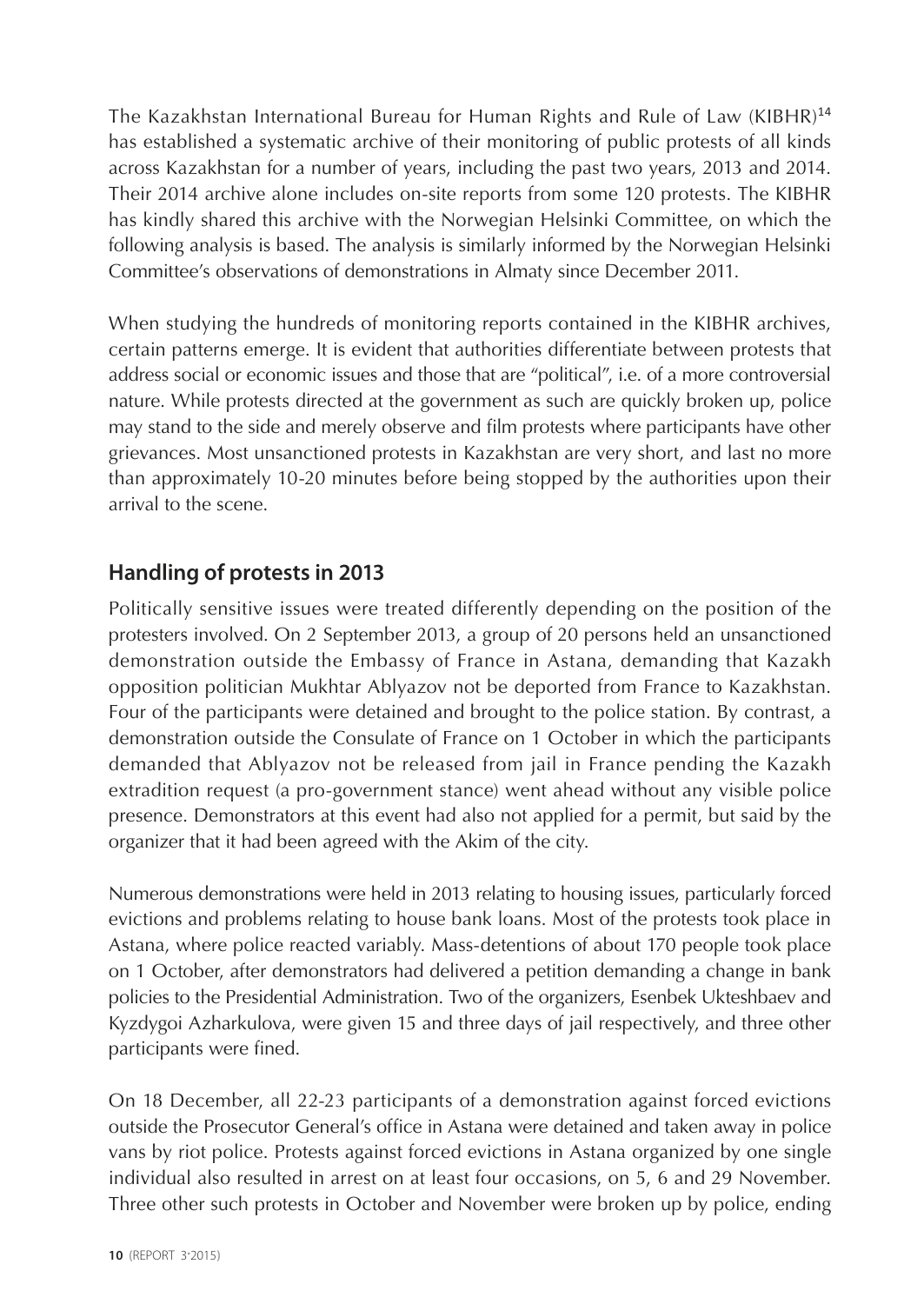without arrests. However, police did not break up a protest of about 45 persons in Almaty on 8 October, demanding that the construction of their home be finished. Riot police were present, but decided not to get involved – the protest lasted about half an hour.

Certain opposition groups that nonetheless enjoy the quiet approval of the authorities, found that permits to hold protests were usually granted. One such group is the People's Communist Party of Kazakhstan, which in 2013 organized demonstrations against high utility prices and in support of social justice in Karaganda, Shymkent, Ridder and Almaty. Although these protests were relatively large (between 50 and 100 participants) they were not interrupted by police, and received formal permissions in advance.

Often, police would observe but not actively interfere in smaller protests by pensioners and other vulnerable groups raising social issues such as high gas and food prices or low pensions. Such protests were held in Almaty, Uralsk and Shymkent throughout the year, and were usually concluded without incidents, with some exceptions. One person was arrested and fined on 4 October, after a protest of a small group of pensioners outside the Presidential residence in Almaty. Another was arrested and jailed for three days in Atyrau, following a protest that he had not received his salary for the past two months.

Protests related to the Zhanaozen tragedy in December 2011 took place in Almaty, Uralsk and Astana on 16 December. Perhaps because of the potential for unrest, the authorities did not move in to arrest participants, but instead turned on loud music so the appeals from protesters in Almaty could not be heard, and filled the square in Uralsk with tractors to hinder demonstrators' movement.

Among more dramatic events was the mass arrest of about 80 relatives of persons jailed for "religious extremism" in the city of Aktobe on 9 November. About 100 persons had arrived to the Aktobe prison on the previous day, demanding to see their imprisoned relatives to make sure that they were not being beaten and ill-treated. Police convinced them to leave in exchange for a promise of a meeting with the prisoners the following day.

However, their arrival to the prison the next day resulted in mass arrests. 23 persons were sentenced to 15 days in jail; a few others were given fines. According to the arrested relatives, some were beaten by police and forced to sign police protocols.

Among a few other protests worth noting in 2013 is a 19 November protest in Astana organized by the Antigeptil movement against Russian rockets being launched from Baikonur, with the participation of some 25-30 persons. As noted above, even oneman protests by Antigeptil the following year were unsanctioned and were immediately stopped by police. However, this particular protest had been cleared with the authorities in advance, and proceeded without incidents, something that could indicate that the authorities' attitude towards these particular protesters changed between 2013 and 2014.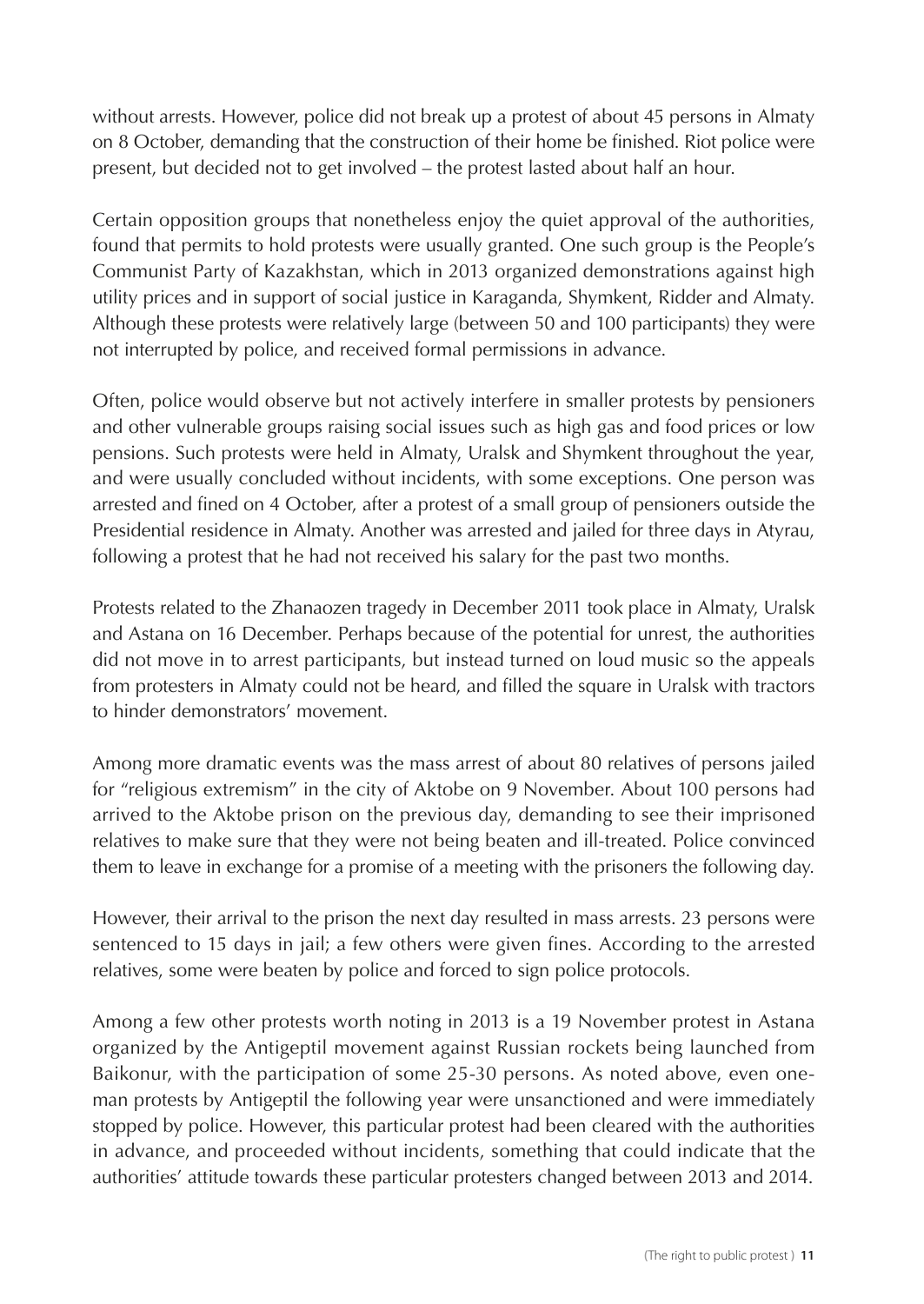<span id="page-12-0"></span>Small protests in support of due process in local courts in Almaty and Aktau on 20 November resulted in arrests of seven and one person respectively.

As in 2014, the authorities' attitude towards peaceful gatherings sometimes resulted in rather absurd situations. On 31 October, a 17 year-old girl in Pavlodar organized a Halloween costume party through social media, gathering some 15 friends in the center of the city. They were met by police, who broke up the event. The students were later called in to the director of their school, who threatened consequences should they attempt another Halloween celebration.

On 7 October, a group of about 20 persons, members of a Facebook group called "Kazakhs for Sport" organized a race at a local stadium in Almaty under the slogan "For a sporty way of life". Twenty minutes later, 11 of them had been arrested and taken to the police station, where they were fingerprinted and then released.

A one-man demonstration in Uralsk on 12 December against dictatorship, under the banner "Presidents and diapers must be changed regularly" resulted in the man being brought to a local police station for a check.

#### **Handling of protests in 2014**

Similar patterns as in 2013 were evident in the following year.

Throughout 2014, a group of citizens locally known as "ipotechiki" – persons who took up bank loans under unfavorable interest conditions to purchase housing, whose apartments are under threat of confiscation due to their inabilities to pay the loans – were the most frequent organizers of protests in Almaty and Astana. While some of these protests were large by Kazakhstani standards, ranging from 25 to 50 participants, and unauthorized, authorities seemed often to tolerate and permit the gatherings.

Demonstrations of this kind took place without any arrests outside the offices of Narodny Bank, Kaspi Bank, Tsentr Kredit and the National Bank in Almaty throughout the year. On some occasions, the organizers were arrested or police broke up the protests. Here are some examples:

- On 19 March one person was arrested after a protest in Astana;
- On 9 September one person was arrested and fined after a protest of about 40 persons outside Narodny Bank in Almaty;
- On 9 June the organizer Kanagat Takeyeva was arrested after a protest of about 100 people outside Tsentr Kredit in Almaty;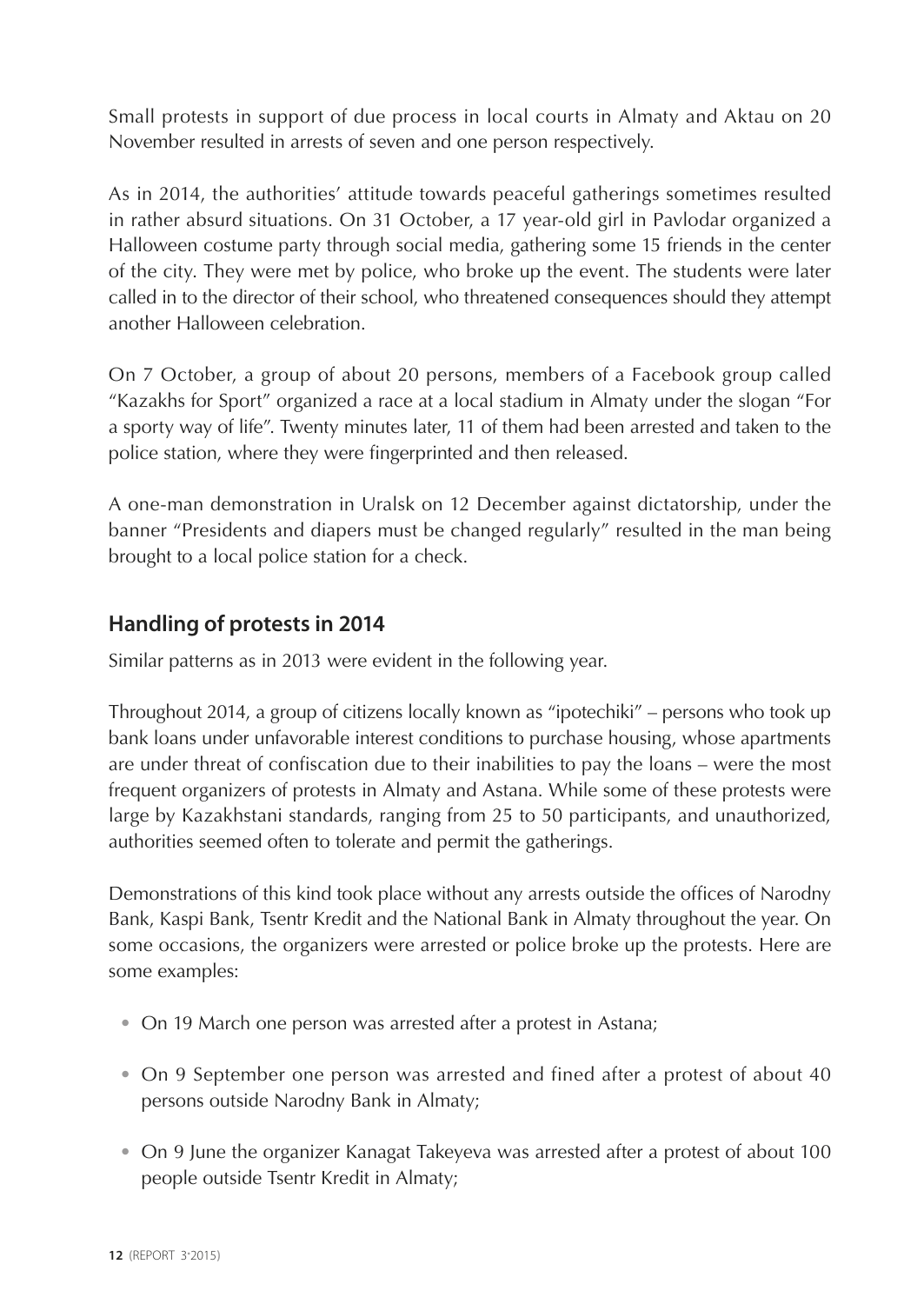- On 11 August six persons were arrested after a protest outside the Akimat of Almaty;
- Two persons were given 10 and 15 days jail respectively after a demonstration in Astana on 8 November;
- A demonstration outside ATF Bank in Almaty on 15 July resulted in the protest being broken up by police.

However, during most protests, police stood by and observed, without interfering directly.

By contrast, protests organized by "Antigeptil" were almost always met with immediate arrest. Of the 15 Antigeptil-protests observed in 2014, 13 ended with arrests within ten minutes of the start of the protest. Ten one-man protests outside the offices of Kazkosmos in Astana between 13 and 31 January resulted in immediate arrest. Arrests were similarly made during Antigeptil protests in April and September.

On 5 February, the Akim (Mayor) of Almaty, Akhmetzhan Yesimov, held a dinner with pro-government bloggers at an Almaty restaurant. Three independent bloggers protested the event outside the restaurant and were arrested and sentenced to 10 days of jail. Three days later, blogger Dina Baydildayeva was arrested and issued a warning after protesting the arrest of her three blogger friends. On 28 February, blogger Nurali Aytelenov from Astana protested the previous four arrests, and was himself arrested.

Protesters of a political nature were quickly stopped. A few protests against Kazakhstan's membership in the Russia-led Eurasian Economic Union took place in 2014. On 29 May, Muratbek Esengazy was jailed for two days after he staged a one-man protest against the union. Ten persons were given two-three days of jail after a similar protest in Astana on 27 May. All three participants of a protest outside the Russian Embassy in Astana were arrested on 17 September.

Small protests against the comments of Russian politician Vladimir Zhirinovsky regarding Russian claims to Kazakh territory resulted in arrests on 28 February and 14 April. While the Russian annexation of Crimea was hotly debated in Kazakhstan, protests against Russian policies resulted in arrests and fines on 3 and 7 March and 9 May, whereas protests in Almaty against the "fascist policies" of the new Ukrainian government proceeded uninterrupted.

On 15 February 2014, angered by the sudden devaluation of the Kazakh Tenge, which involved losses of up to 30% of savings for many citizens, some 350-400 persons gathered in Almaty, chanting politically charged slogans. During a similar, smaller protest three days prior, police had stood to the side, but on the aforementioned occasion police forces stormed the protest and forcefully removed people from the square. About 50 protesters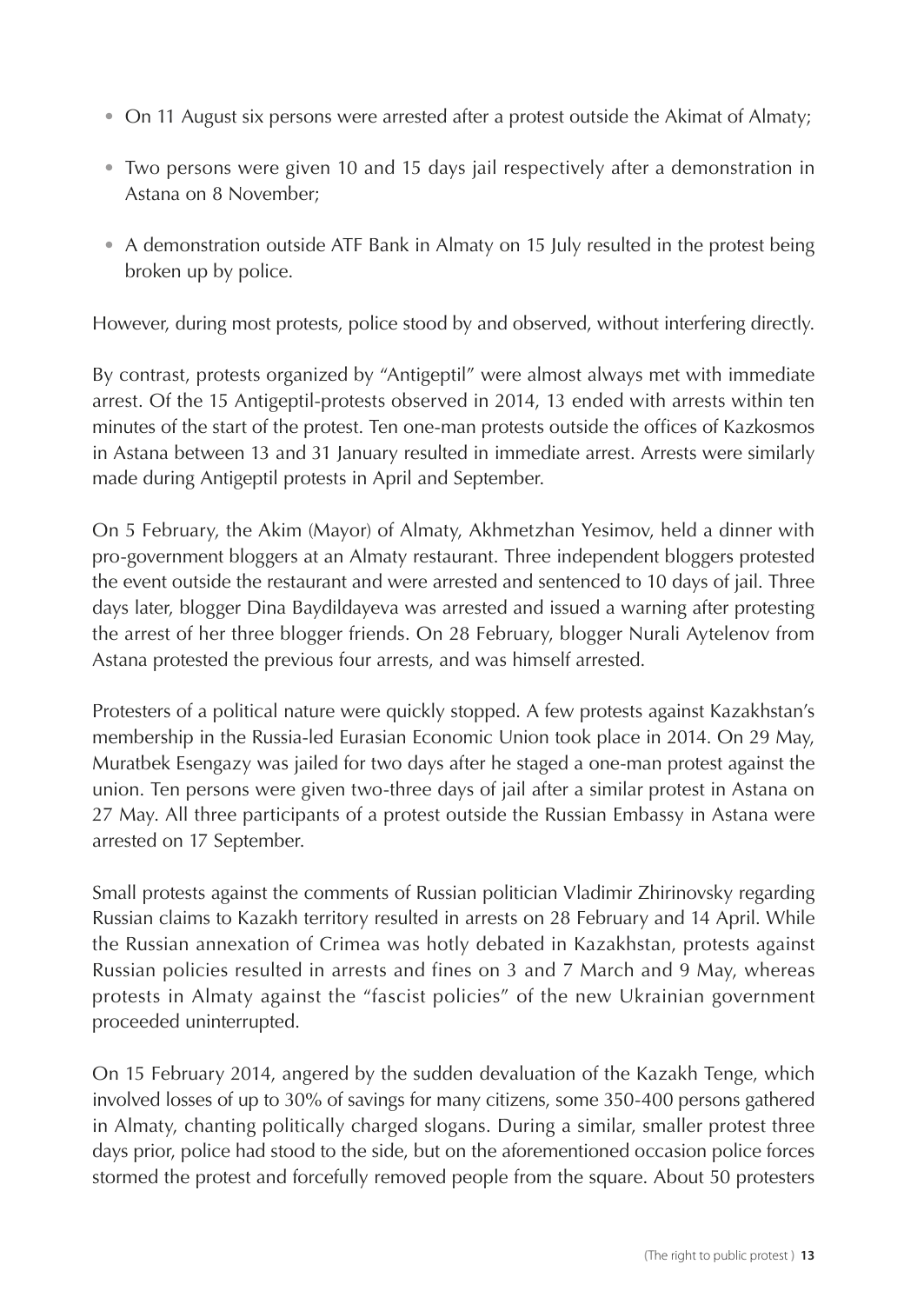were arrested and taken away in police cars. Almaty City Court later fined 35 of the protesters, while one participant, Ermek Adilov, was jailed for 10 days.

It is worth noting that smaller demonstrations are sometimes permitted if the topic seems peripheral to politics in Kazakhstan. For example, about 40 people gathered near the Taras Shevchenko monument in Almaty on 24 August 2014 to mark Ukraine's Independence Day. While indirectly supportive of the new Ukrainian government, the police did not get involved or disrupt this particular gathering.

Disturbing scenes were posted on YouTube and were shared widely on social media sites after authorities in Astana chose to react aggressively against demonstrations against forced evictions involving a large number of small children. On 5 March, a protest of about 35 persons was broken up and protesters including children were taken away in police minivans. On 11 April, about 30 protesters, including children, were arrested within five minutes during a protest outside the Prosecutor's Office in Astana.

On 15 April, 20 demonstrators with children were met with police violence – one protester had her arm broken and was taken away in an ambulance. A cameraman from the critical web-based TV-channel 16/12 sustained a wound to the head, while police stopped other journalists from filming or taking pictures. All 20 demonstrators, including children, were detained. On 11 November, six adults and three children were arrested and taken away in police vans after a protest on the same topic outside the Akimat (Mayor's Office) of Astana.

The selective approach of the authorities to unsanctioned protests was underlined when demonstrations against homosexuality went ahead uninterrupted in Almaty on 16 May and 6 August. These protests included highly offensive slogans. There was no visible police presence.

Protests on social issues that are perceived of being of a non-political or uncontroversial nature were sometimes tolerated. These included protests against budget spending on repairs of roads (12 February), bans on import of cars with Kyrgyz number plates (12 March), against stripping of the license of exchange booths (8 April), against high communal tariffs (24 April), in memory of the victims of the Chernobyl disaster (28 April), by youth against corruption (20 May), for the release of confiscated cars (24 July), against pollution from a local factory (14 August) and against organized scam groups (22 September).

Occasionally, demonstrations took place that seem intended to underline the absurdity of the law on demonstrations itself. On 16 February, several women were arrested for wearing panties on their heads in downtown Almaty. They were protesting a new law in the three member countries of the Customs Union, banning panties containing less than 6% cotton. Seven of the participants were detained and fined.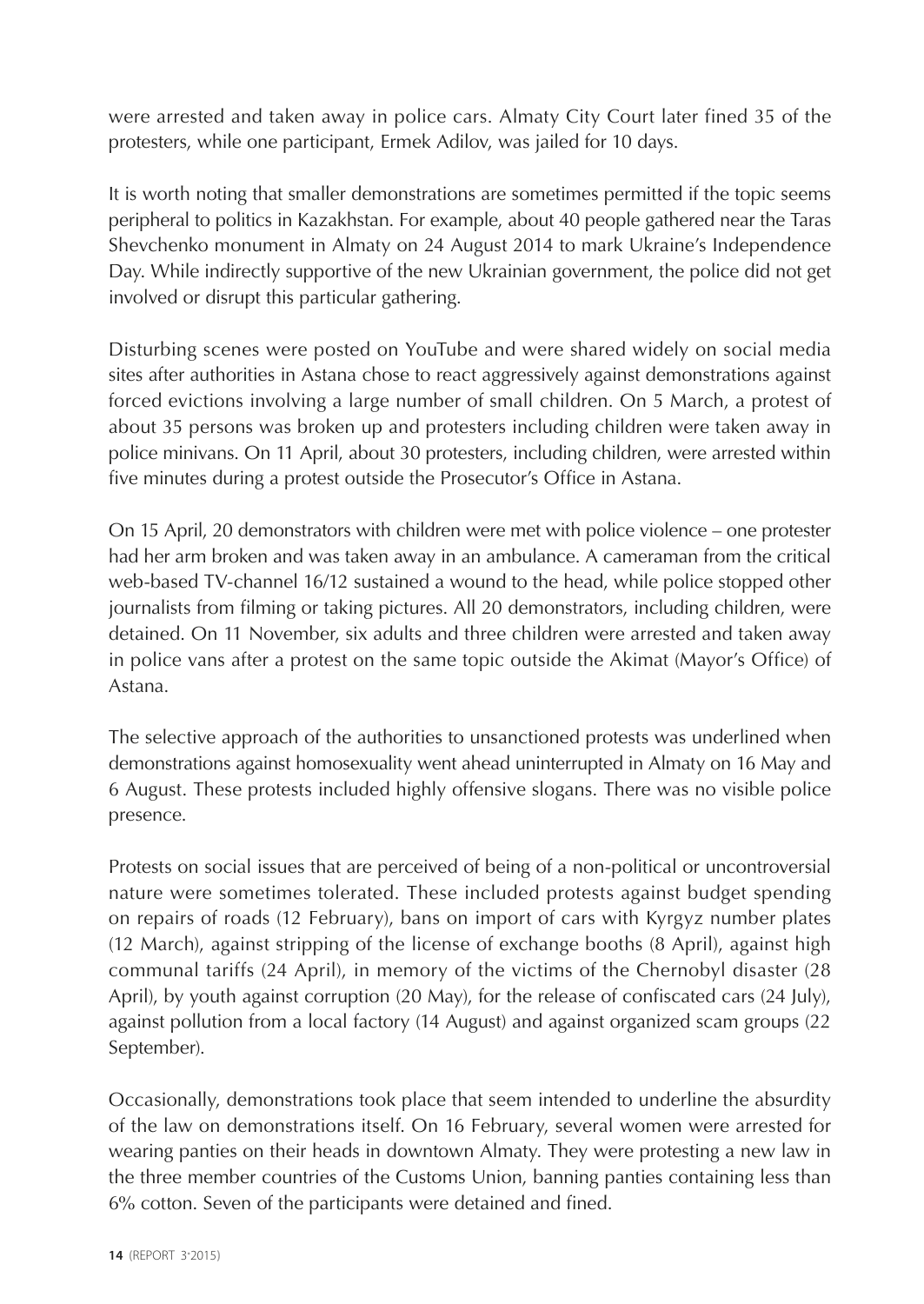## <span id="page-15-0"></span>**Conclusions**

While the penalties for participating in unsanctioned protests in themselves are unproportionally harsh, they are not at the core of the problem. Already at the level of the law regulating procedures to hold public events, Kazakhstan is at odds with its international human rights obligations, and indeed with its own Constitution.

Major problems include lengthy approval procedures, and de facto ban on protests in city centers and outside government building**.** There is an evident bias against demonstrations critical of the government, part of a wider form of pressure that also includes independent media outlets and opposition groups.

Kazakhstan would be best served by lifting this de facto ban on public criticism of government policy. Allowing for dynamic public debate would be beneficial to Kazakhstan as a society and would ultimately help Kazakhstan succeed on the global arena as well. Steering the country towards real democratic development could help Kazakhstan become a leader in the region also in the democratic sphere, a position that it unfortunately cannot lay claim to as of today.

#### **Recommendations**

The government and parliament of Kazakhstan should respect and protect freedom of assembly as part of its constitutional and international human rights obligations. In developing a democratic culture, respect for the right to assembly, including the right to peaceful protest, plays an important role.

In bringing legislation in line with its international human rights obligations, authorities should enter into dialogue with civil society. A September 2007 draft law produced by civil society and submitted to the President's Commission on Human Rights would be a useful starting point, as it is based on Kazakhstan's international human rights obligations.

In reforming legislation and practice, Kazakhstan's authorities should also make efforts to benefit fully from the forthcoming report and recommendations of the UN Special Rapporteur on Freedom of Assembly and Association. His recommendations should be the basis of a thorough process to bring legislation and practice in line with international human rights law.

#### **Acknowledgments**

The NHC is grateful to the Kazakhstan International Bureau for Human Rights and Rule of Law for its help with this paper, in particular to Evgeniy Zhovtis, Andrey Grishin and Sergey Duvanov. Thank you also to Amangeldy Shormanbayev of the Almaty-based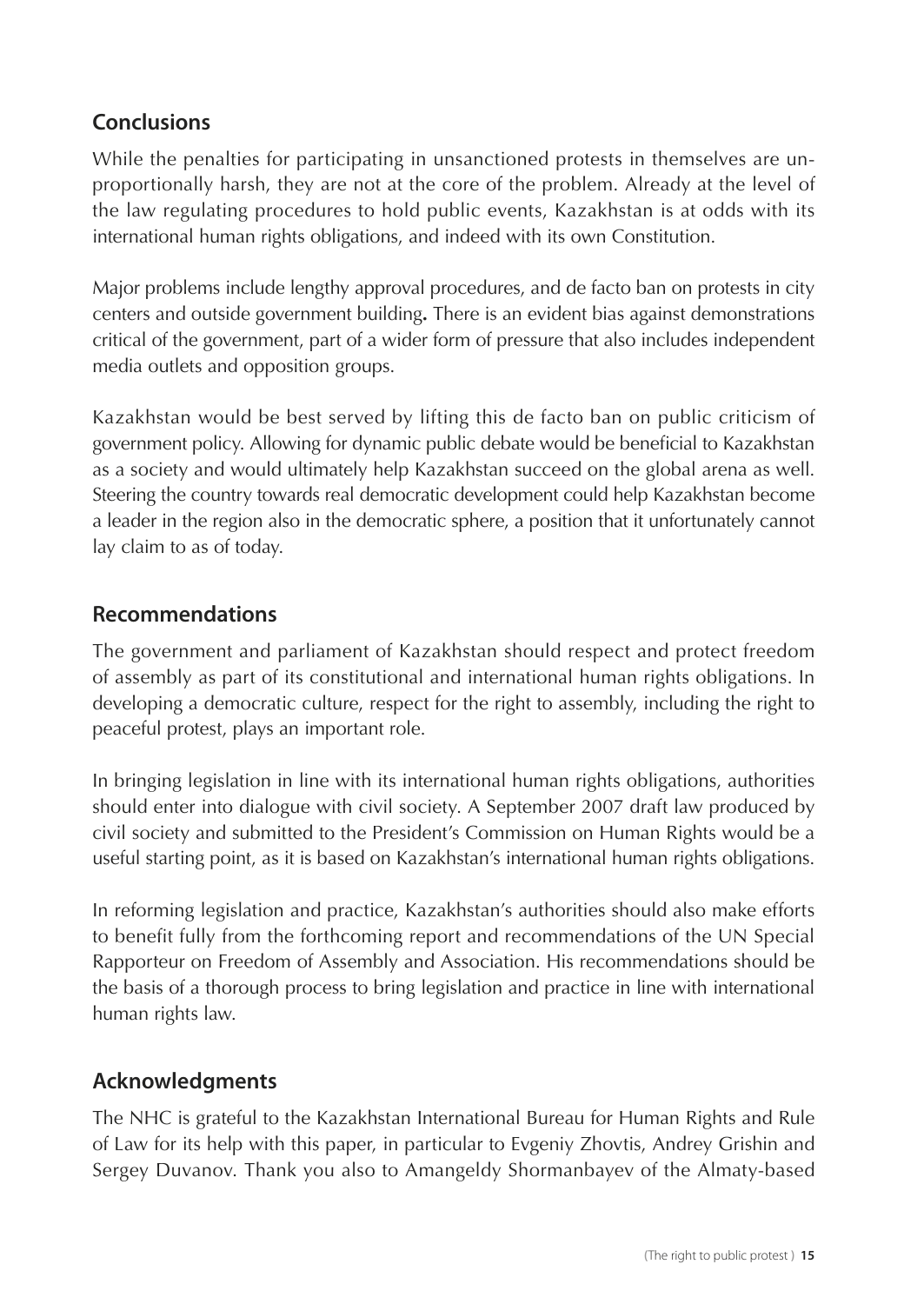<span id="page-16-0"></span>International Legal Initiative, to Viktoria Tyuleneva of Freedom House Kazakhstan and to Mihra Rittman of Human Rights Watch for their valuable insights on the topic.

#### **Endnotes**

- <sup>1</sup> X Drafted by Ivar Dale, Senior Adviser. Edited by Gunnar M. Ekeløve-Slydal, Deputy Secretary General, and Aage Borchgrevink, Senior Adviser.
- <http://freeassembly.net/about/freedoms/><br>3 http://freeassembly.net/rapporteurreport
- <http://freeassembly.net/rapporteurreports/kazakhstan/>
- <http://www.eurasianet.org/node/64721><br>5 http://www.constrouncil.kz/eng/norph
- http://www.constcouncil.kz/eng/norpb/constrk/#section2, Article 32.
- [https://spdb.ohchr.org/hrdb/19th/Kazakhstan\\_17.09.11\\_\(2.2011\)\\_translation.pdf](https://spdb.ohchr.org/hrdb/19th/Kazakhstan_17.09.11_(2.2011)_translation.pdf)
- [http://online.zakon.kz/Document/?doc\\_id=1003508](http://online.zakon.kz/Document/?doc_id=1003508)
- For a detailed comparison of the current and revised Administrative and Criminal Codes, see E. Zhovtis: "Sravnenie statei novogo zakonodatelstva v chasti mirnykh sobranii".
- <http://www.hrw.org/reports/2012/09/10/striking-oil-striking-workers-0>
- <https://www.youtube.com/watch?v=ttl8NfwX05s>
- <http://www.bbc.com/news/world-asia-16221566>
- <http://www.civicsolidarity.org/article/573/international-monitoring-mission-finds-trial-kazakhstan-workers-unfair>
- <https://freedomhouse.org/article/second-monitoring-report-documents-further-violations-fair-trial-kozlov-case>
- [www.bureau.kz](http://www.bureau.kz)